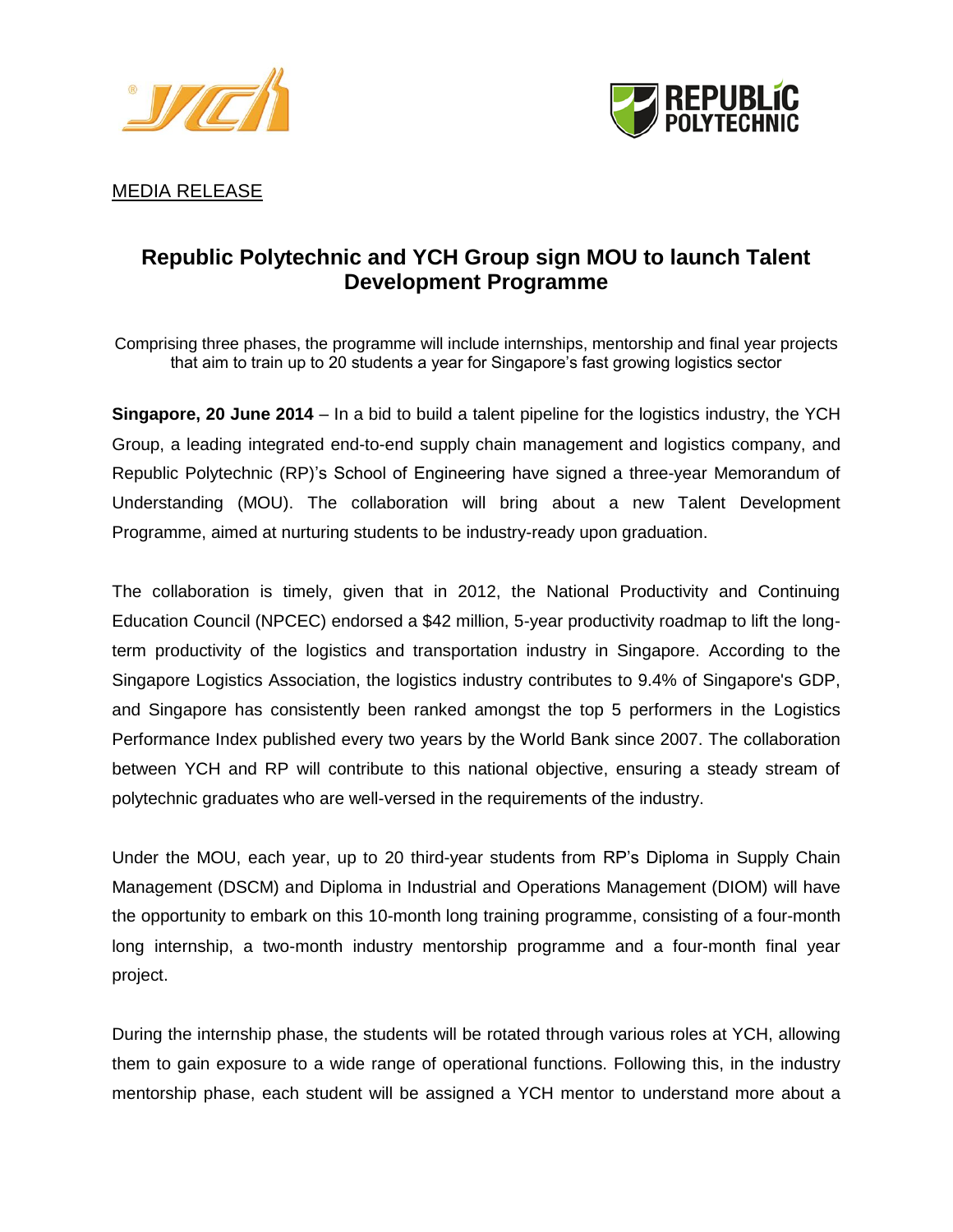



specific job function that is of career development interest to the student. Throughout these two phases, the students will also gather information and collect data on the operations and best practices of the company for learning and development purposes. The industry mentorship phase is also a leadership development phase where students will learn about the roles and responsibilities of managers and supervisors at YCH.

In the final-year project phase, the students will study specific problems within a department and apply the information and data they have collected to provide solutions. Outstanding case studies will be used by YCH for training their employees in industry best practices.

Upon graduation, students will have earned a Diploma certificate and a YCH Talent Development Programme certificate. In addition, YCH will provide job offers to outstanding students who successfully complete the programme. Scholarships may also be awarded to outstanding students who wish to pursue further studies.

**"We are very pleased to collaborate with an established supply chain and logistics player like YCH, to give our students an edge in this fast-growing industry. The strong hands-on learning opportunities and in particular, the structured mentorship aspect of the Talent Development Programme will allow our students to gain a good grounding in different job functions and be immersed in a realistic working environment." said Mr Yeo Li Pheow, Principal/CEO, Republic Polytechnic.**

**"We are delighted to partner RP, whose renowned expertise in problem-based learning pedagogy fits like a glove with YCH"s strong belief in supplementing academic theory with practitioner-based experience to create all-rounded, future-ready supply chain talents. Resonating with our CSR philosophy in "teaching a man to fish", this collaboration also reinforces our culture of inspiring continuous learning and innovation through partnerships with the community." said Dr Robert Yap, Chairman & CEO, YCH Group.**

- END -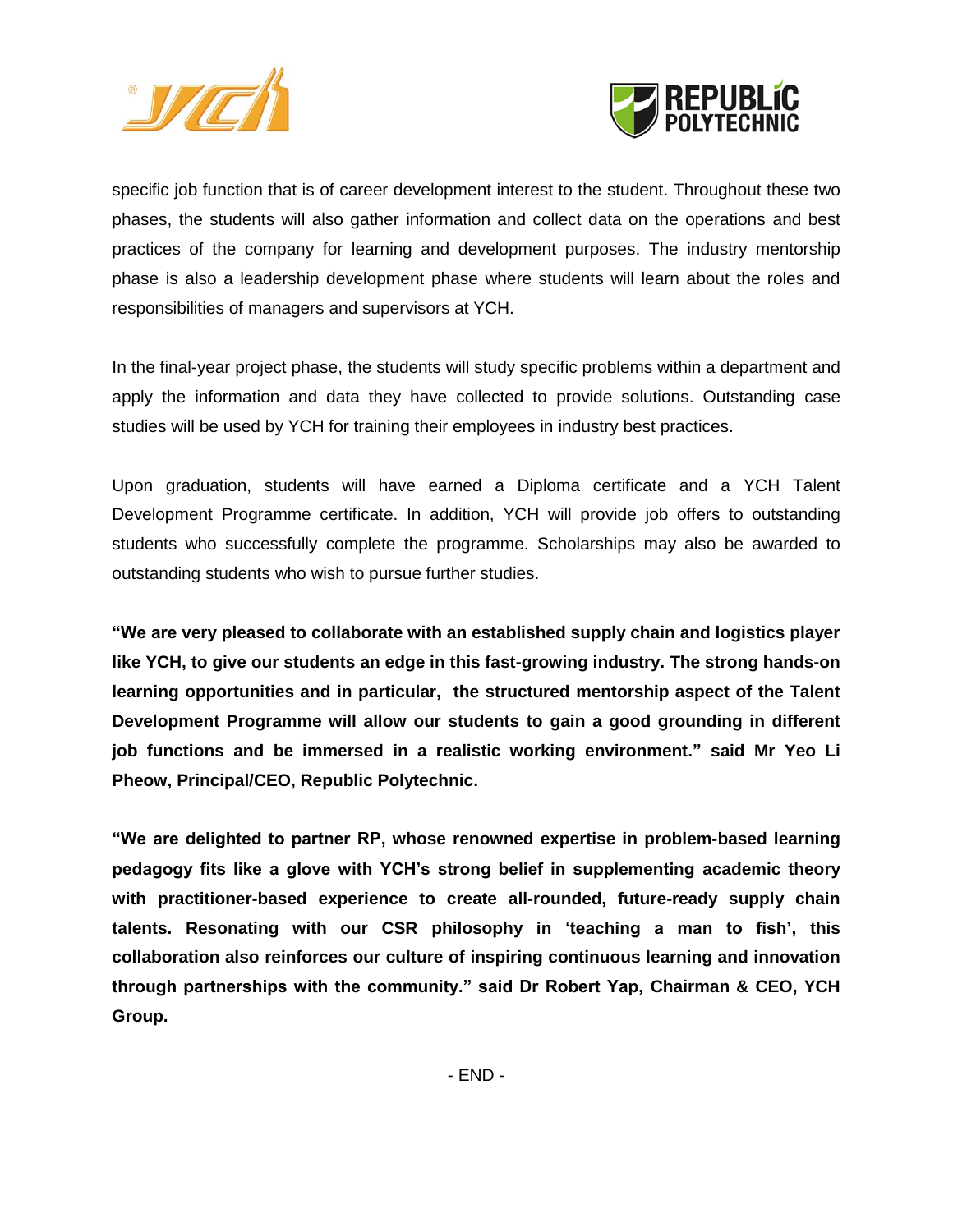



#### **About Republic Polytechnic**

The first educational institution in Singapore to leverage the Problem-based Learning approach for all its diploma programmes, Republic Polytechnic (RP) has six schools and two academic centres offering thirty-nine diplomas in Applied Science, Engineering, Enterprise and Communication, Events and Hospitality, Infocomm, Sports, Health & Leisure, and Technology for the Arts.

Republic Polytechnic is committed to nurturing innovation and entrepreneurial learning in an environment that develops problem-solving skills and lifelong learning opportunities. Its holistic and broad-based curriculum prepares students for an active and meaningful role in society as problem solvers, respected professionals and passionate citizens.

Republic Polytechnic strives for excellence by achieving various international and national accreditations, including ISO 9001, ISO 14001, OHSAS 18001, ISO 22301, Singapore Quality Class, People Developer, Innovation Class, and Service Class.

For more information, visit [http://www.rp.edu.sg](http://www.rp.edu.sg/)

## **About YCH**

Founded in 1955 and headquartered in Singapore, YCH Group is the leading integrated logistics and end-to-end supply chain solutions partner to some of the world's largest companies and favourite brands across the Asia Pacific region. Its suite of award-winning solutions delivers powerful competitive advantages for customers across industry clusters from consumer and electronics to chemical and healthcare.

A strong proponent of innovation, YCH is recognized for its 7PL™ approach in seamlessly integrating supply chain strategy with execution. As a forerunner in worldwide supply chain security, YCH is the first recipient of the ISO 28000: 2007 certification for excellent security management in the global SCM industry. YCH is also a past winner of the prestigious National Infocomm Award, Supply Chain Asia 'Asian 3PL of the Year' award, ASEAN Business Awards